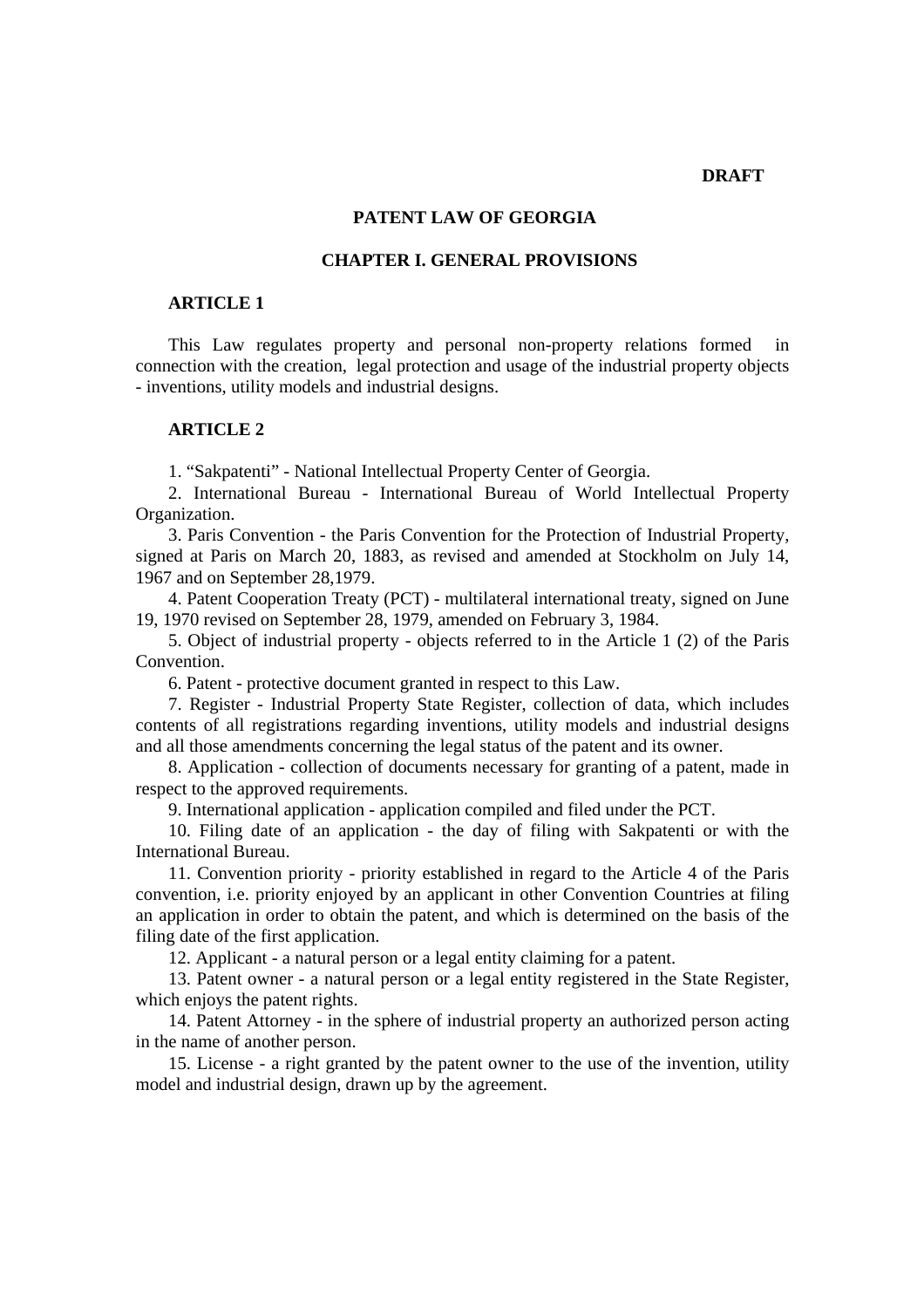## **ARTICLE 3**

For an invention, utility model and industrial design is granted a patent, which confirms the authorship and grants the patent owner the exclusive right to the invention, utility model, or industrial design.

# **ARTICLE 4**

1. In the name of the foreign patent owner can be granted an importation (confirmation) patent.

2. The importation patent is granted for the invention patented abroad, examination on which was conducted pursuant to all the criteria of patentability.

3. The importation patent gives the patent owner the exclusive right to use, or produce or sell production, but it does not give him the right to prohibit the third party to import the similar product from abroad.

#### **ARTICLE 5**

1. Patent validity term on the invention is 20 years as from the day application is filed with Sakpatenti.

2. The validity term of the importation patent is determined by the validity term of foreign basic patent, but no longer than 10 years as from the date of filing with Sakpatenti.

3. The patent validity term on utility model is 8 years as from the day application is filed with Sakpatenti.

4. The patent validity term on industrial design is 10 years as from the day application is filed with Sakpatenti. This term can be extended by 5 years.

## **ARTICLE 6**

1. The legal protection scope of the invention is defined by claims of the invention.

2. The legal protection scope of the utility model is defined by claims of the utility model.

3. The legal protection scope of the industrial design is defined by the unity of characteristic essential properties of the design itself or by the characteristic essential properties represented in its reproduction.

### **ARTICLE 7**

1. A patent for an invention, utility model, which for the purposes of State defense is classified as undisclosed, is granted only after their disclosure on the basis of a decision taken by the competent body.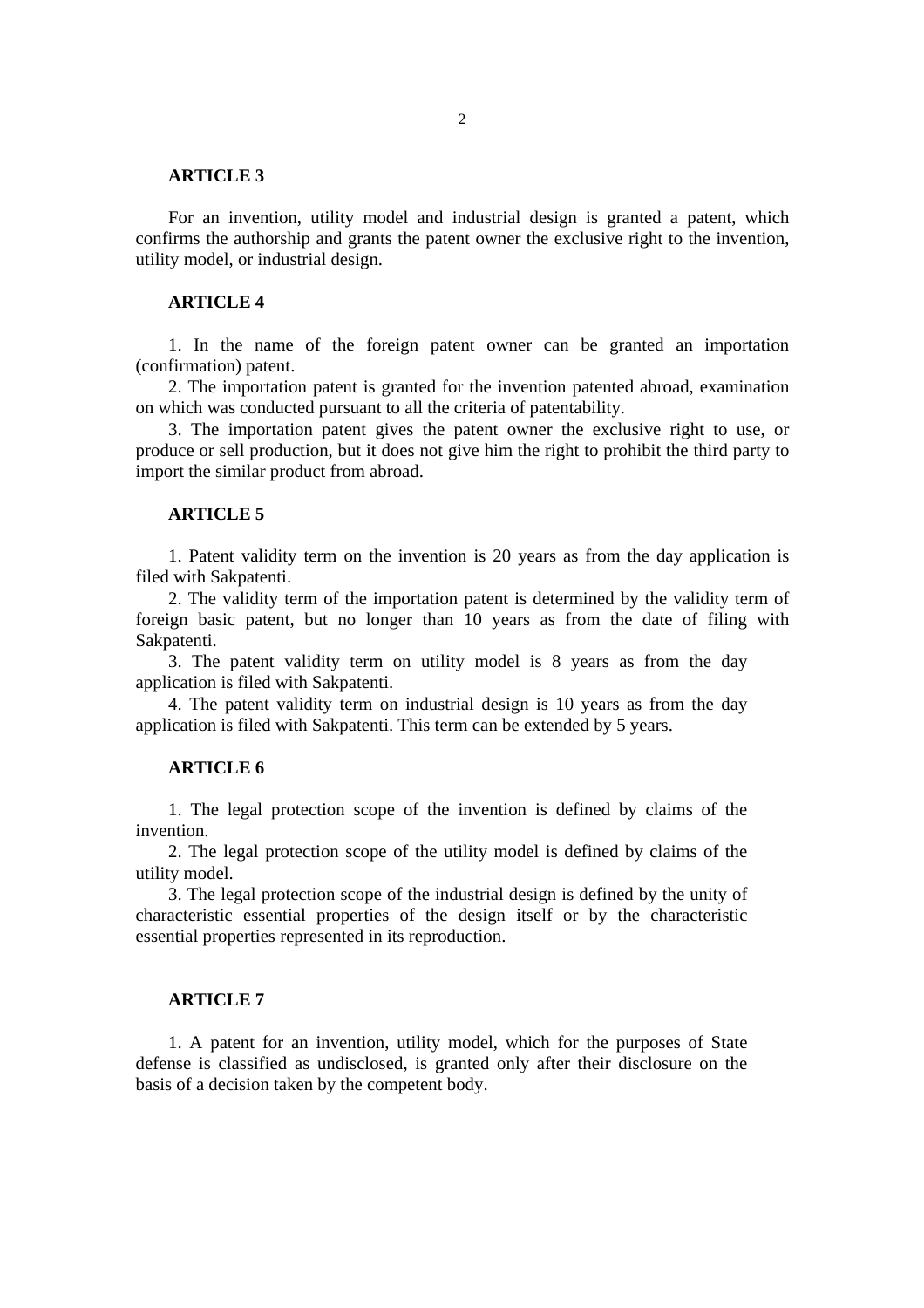2. A patent may be undisclosed for 2 years term, which can be extended by every following 2 years without multiple limitation during the period the patent is in effect.

3. The rules of legal protection and use of undisclosed invention, utility model are defined by special normative acts.

# **CHAPTER II. NATIONAL INTELLECTUAL PROPERTY CENTER - "SAKPATENTI'**

### **ARTICLE 8**

National Intellectual Property Center - "Sakpatenti" is a legal entity of public law, which provides for the legal enforcement of the rights of natural persons and legal entities in the sphere of intellectual property protection.

### **ARTICLE 9**

The Chamber of Appeals functions at Sakpatenti, which considers the litigations as regards to the acquiring of the rights for the intellectual property objects.

### **ARTICLE 10**

The functions and powers of National Intellectual Property Center are determined by its regulation approved by the President of Georgia.

## **ARTICLE 11**

Sakpatenti is headed by the Director General appointed by the President of Georgia.

### **ARTICLE 12**

Sakpatenti covers its costs with procedural fees and other incomes connected with its activities.

# **CHAPTER III. PATENTABILITY**

#### **ARTICLE 13**

1. By a patent can be protected such invention, which is patentable, i.e. satisfies the criteria of novelty, inventive step and industrial applicability.

2. The invention is novel, if it does not relate to the existing state of the art.

3. The invention involves the inventive step, if it is not obvious from the existing state of the art for the person skilled in the art.

4. Industrial application of the invention implies the capability of its production, or making use of it in the sphere of industry, agriculture, health, etc.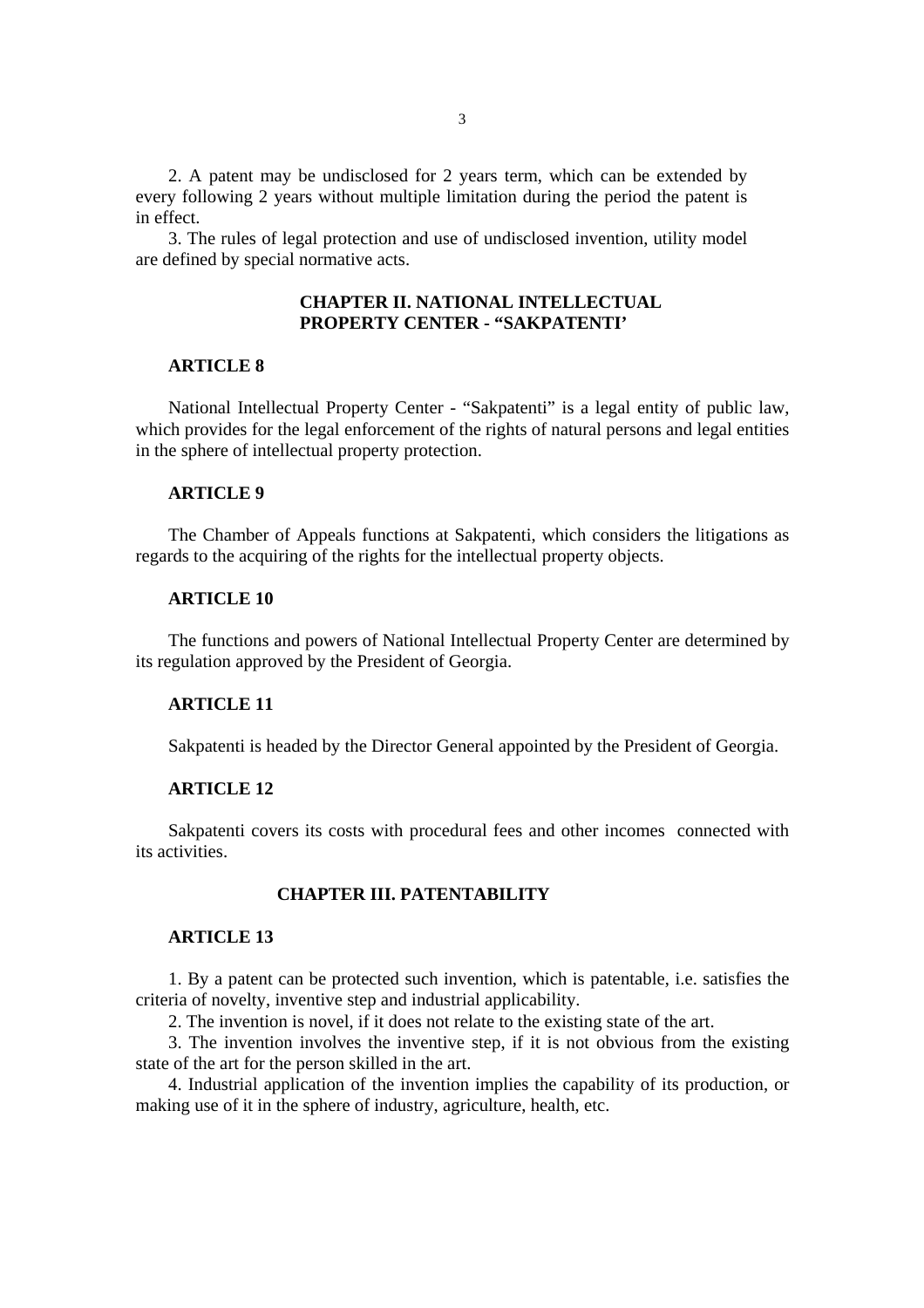5. The existing state of the art is defined by all those data, that have become commonly known on the basis of written or oral descriptions, public maintenance or other sources before the date of filing the application for a patent, or if the Convention priority is claimed - before the date of this priority.

6. At determination of invention novelty in the state of the art along with the other information sources must also be included: applications for inventions and utility models filed with Sakpatenti provided that they have the earlier priority. The novelty is defined only on basis of considering one information source.

7. At determination of an inventive level in state of the art, the applications for inventions and utility models pending with Sakpatenti shall not be included.

8. The substances and mixtures known from the existing state of the art may be recognized as patentable if they are used by assignment unknown for the state of the art.

## **ARTICLE 14**

1. A patent is granted for a utility model, which relates to improvement of devices, substances and methods and which is susceptible of novelty and industrial application.

2. The utility model is regarded novel, if unity of its essential features is not known from the existing state of the art.

3. The industrial applicability of the utility model implies the capability of its production, or making use of it in the sphere of industry, agriculture, public health, etc.

4. State of the art is determined by all those data that have become widely known by written, or verbal description, also by applying it in Georgia and which refer to devices, substances or methods having similar application.

5. At determination of novelty of the utility model in the state of the art shall be included apart from the other information sources all the applications for utility models filed earlier with Sakpatenti provided that they have earlier priority.

#### **ARTICLE 15**

1. By a patent can be protected an industrial design which represents a new artisticconstructive exterior of the article and complies the criteria of novelty and industrial applicability.

2. The industrial design is novel, if the unity of its essential features, which define aesthetic peculiarities of the article, is not commonly known before the industrial design priority date in written or verbal description, public usage or in any other way.

3. At determination of industrial design novelty all the applications for the industrial designs filed with Sakpatenti and having earlier priority, shall be taken into account.

5. The industrial design is industrially applicable, if its multiple production is possible.

#### **ARTICLE 16**

Disclosure of the information by the author of the invention, utility model or industrial design (or by the other person, who for the filing date of the application has the right to receive the patent, or by the third party for whom this information became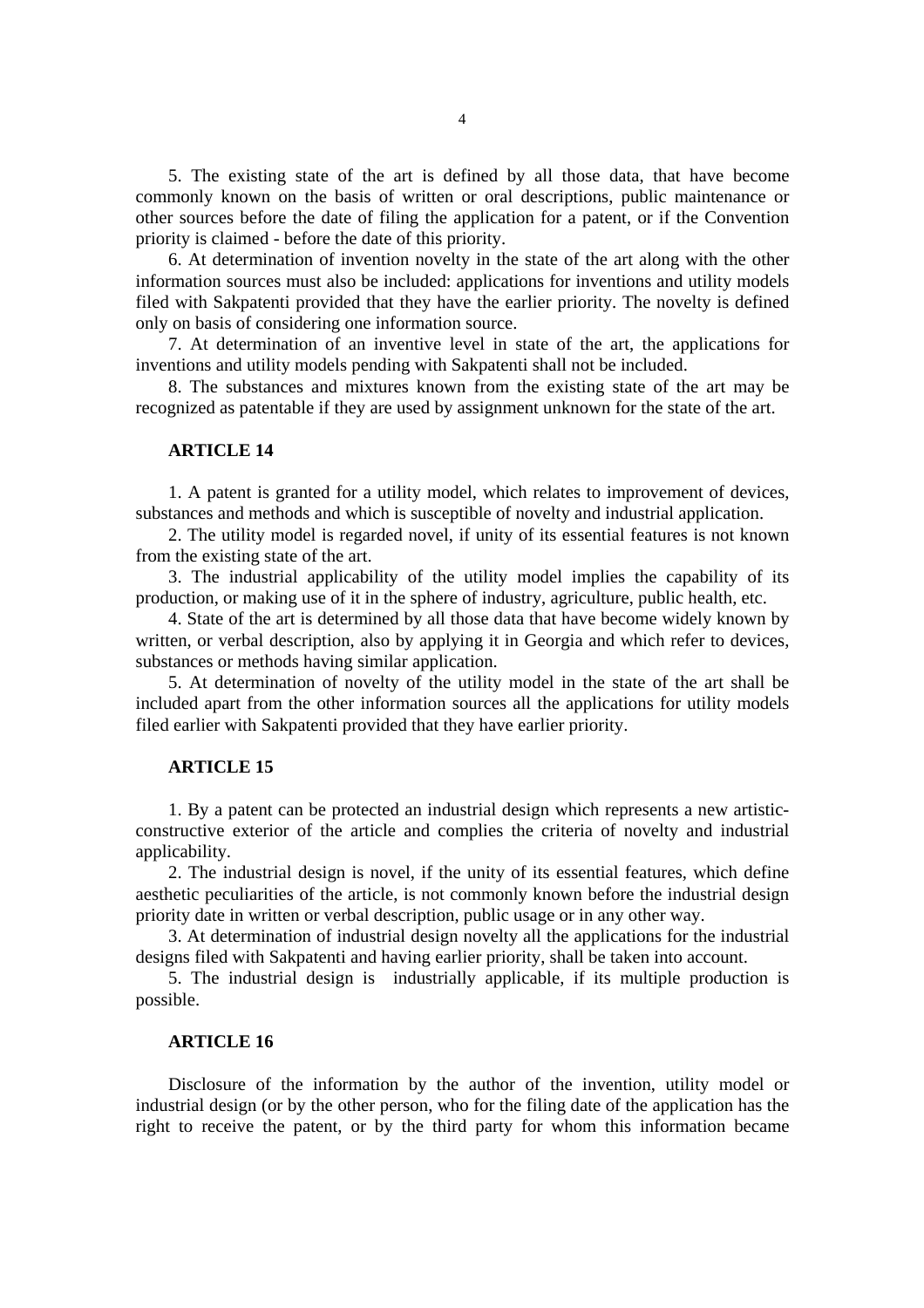available directly or indirectly from the author), which in other case would effect the patentability of the object presented in the application, shall not have influence on:

- patentability of the invention, if the information was revealed during 12 months before the date of filing of the application, or if the Convention priority is claimed, before this priority date;

- patentability of the utility model or industrial design, if the information is revealed during 6 months before the filing date of the application, or if the Convention priority is claimed, before this priority date.

## **ARTICLE 17**

The following shall not be regarded as an invention, or utility model:

a) a discovery, scientific theory, or mathematical method;

b) a result of artistic design;

c) algorithms and programs for computers;

d) education, teaching method and system, grammatical system of language, also methods for performing mental acts, rules for games or doing business.

e) economical organization and managing method;

f) plan and scheme of structures, buildings, territories;

g) a presentation of the information,

if the mentioned is presented in the application directly.

## **ARTICLE 18**

A patent is not granted:

a) for the invention, utility model, or industrial design the publication or exploitation of which may cause or encourage inhuman, immoral and/or anti-social actions;

b) for the invention, or utility model relating to the surgical, therapeutical and diagnostic methods of treatment of people and animals; this rule does not extend on devices, substances, or substance admixtures, which are applied in the mentioned methods;

c) for the invention relating to the varieties of plants and breeds of animals, as well as for particularly biological methods for raising varieties of plants and breeds of animals. This rule does not extend (apply) on micro-biological methods and products obtained through these methods.

d) for the utility model relating to the varieties of plants and breeds of animals, as well as for particularly biological methods for raising varieties of plants and breeds of animals. This rule does not extend (apply) on micro-biological methods and products obtained through these methods;

e) for the industrial design relating to:

- exterior of buildings and other real estate except small architectural forms;

- for articles the exterior of which is conditioned only by technical or functional appointment of their essential features;

- for printed production.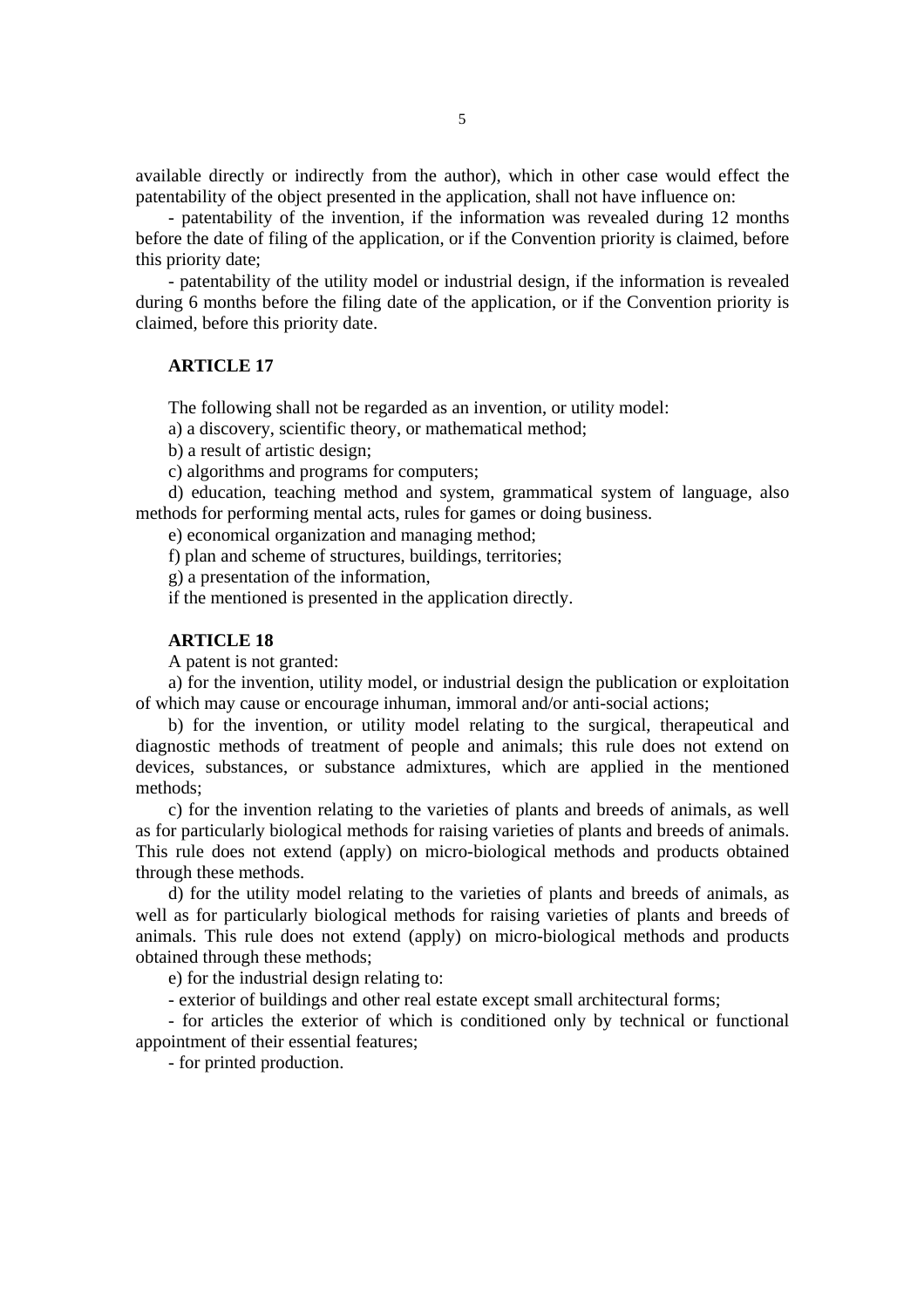### **CHAPTER IV. INVENTOR AND PATENT OWNER**

#### **ARTICLE 19**

1. As an author of an invention, utility model or industrial design shall be considered a natural person, in result of creative work of which was made an invention, utility model or an industrial design.

2. Authorship is a permanently protected unalienable right.

3. At demand of the author Sakpatenti is obliged not to publish his name.

4. If an invention, utility model, or industrial design was created in result of joint activities of several persons, then each of them shall be regarded as co-authors;

4. Relations among co-authors are determined on the basis of their agreement.

### **ARTICLE 20**

1. The right to obtain a patent is entitled only to an author or his successor;

2. The right to obtain a patent for an invention, utility model or industrial design made in result of creative work of several persons is entitled to each of them.

# **ARTICLE 21**

1. For an invention, utility model or a design made by an employee, which is connected with official duties or conducting a special task and implies an inventive activity, the right to obtain patent is entitled to the employer, unless agreed upon otherwise.

2. If creation of an invention, utility model, or industrial design is not related to conduction of the official duties or special tasks of an employer, then the employee is entitled to obtain a patent. In this case, the employer has the exclusive right to a license and to the purchase of a patent from the date of filing the application.

3. If an invention, utility model or industrial design are created under State order, or in the process of fulfillment of the work stipulated by the agreement put among the organizations, then the right to a patent is determined under the conditions referred to in the order or an agreement.

### **ARTICLE 22**

1. An employer is obliged to notify the employer of the invention, utility model or industrial design created by him in a written statement.

2. If an employer, who has been notified about the invention, utility model or industrial design created at the fulfillment of official duties or a special task, within three months period from the date of notification receipt does not file an application for a patent, then the employee is entitled to acquire a patent by himself.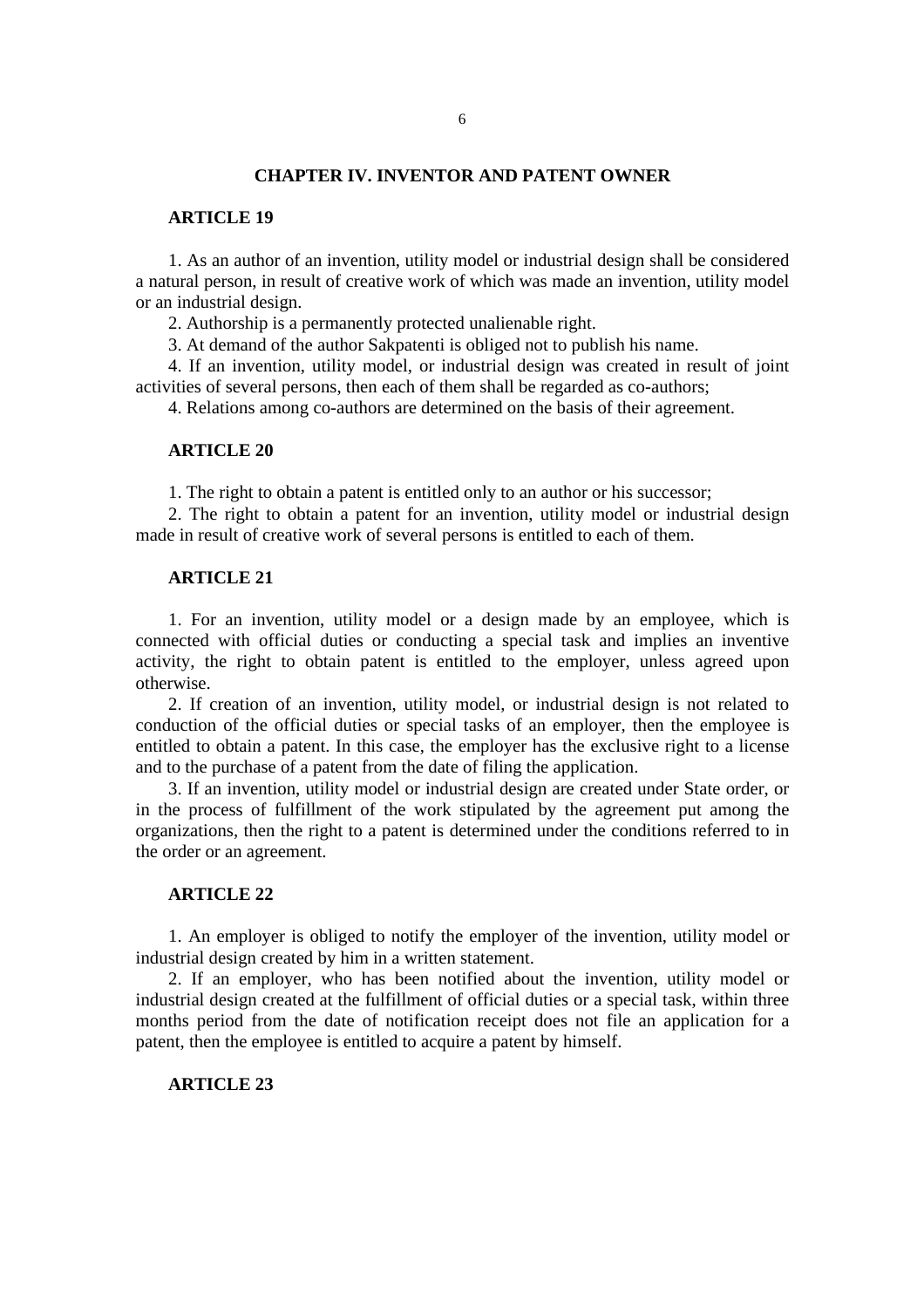1. If two or more applications for one and the same invention, utility model or industrial design are filed with Sakpatenti at different times, a patent shall be granted to the first applicant.

2. In the case, if the applications referred to in the first part of this Article are filed at one and the same time, a patent is granted to a party indicated in the agreement of applicants. If the parties failed to reach the agreement the question of granting patent is decided by the Court.

## **CHAPTER V. FILING OF APPLICATION**

# **ARTICLE 24**

1. An application is filed with Sakpatenti by an inventor, employer or their successor in title.

2. If an invention, utility model, or industrial design is the result of joint creative work of two or more parties, they file the patent application together on basis of mutual agreement even in the case, when the creative share of them in the invention is different.

3. If any author refuses to file an application, the right to file the application is entitled to the others.

4. The application may be filed by a patent attorney.

5. The application is filed with Sakpatenti by submitting application documents personally or by mail.

## **ARTICLE 25**

1. An application for granting of a patent on an invention, or utility model shall include:

a) a request in prescribed form, in which shall be indicated the author of the invention, or utility model and the person in whose name a patent is claimed.

b) a description of the invention, utility model;

d) drawings, if they are necessary to explain the invention, utility model;

e) the abstract, which is not used to define the state of the art and is only informative;

f) other documents, if they are necessary to explain the invention, utility model.

2. The application for an industrial design for the purposes of granting a patent shall include:

a) the request, in which the author of an industrial design and the person in whose name a patent is claimed shall be indicated;

b) the reproduction of an industrial design;

c) the description of an industrial design, drawings and other documents, if they are necessary for the description of an industrial design.

3. If Sakpatenti reveals that at receiving of the application the requirements of paragraphs 1 and 2 of the Article are not fulfilled, Sakpatenti asks the applicant to fulfill the requirements.

4. If the applicant fulfills the requirements of the paragraph 3 of this Article, the filing date of the application will be the date of fulfillment of all the said requirements. If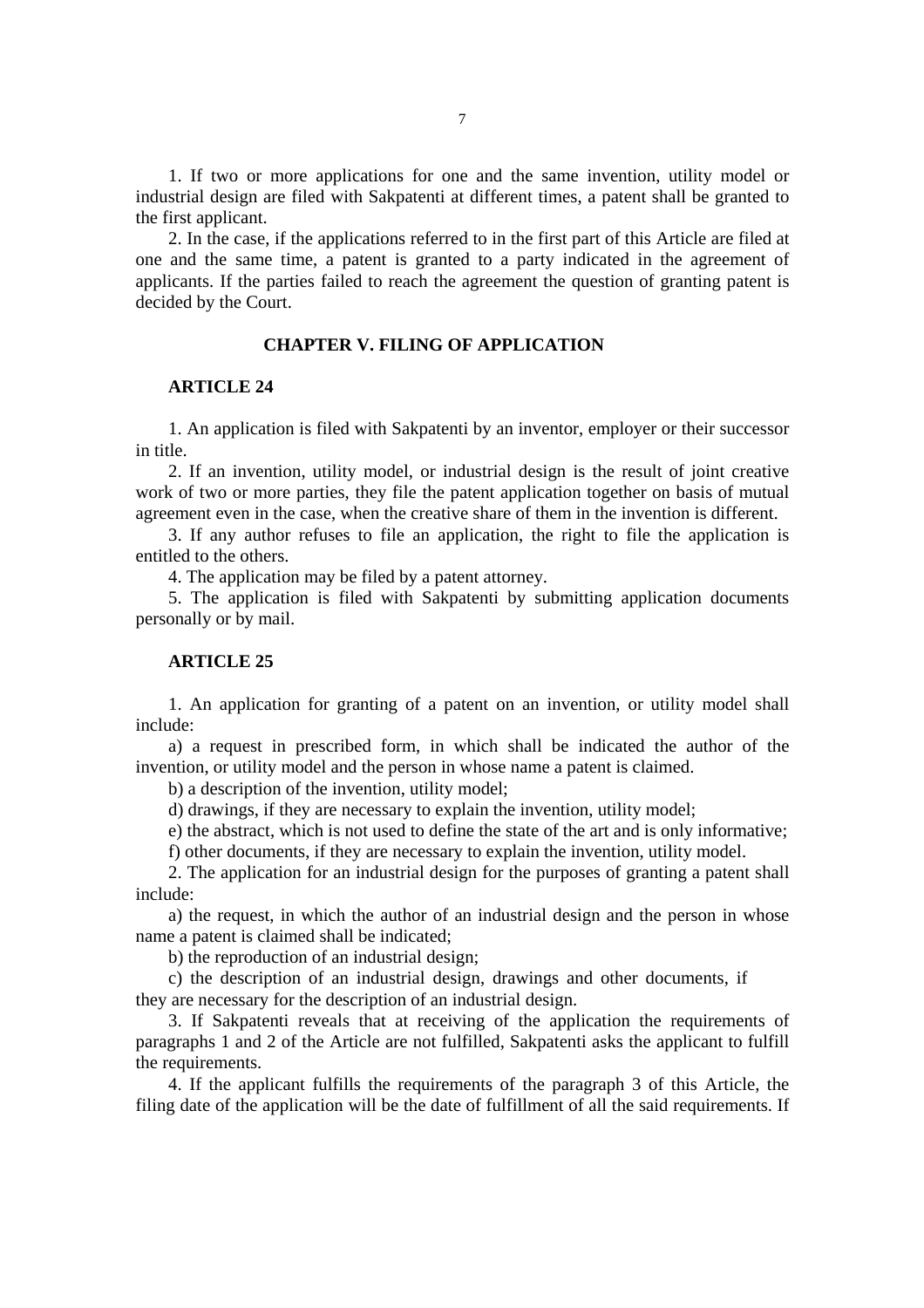the applicant fails to fulfill the conditions of these requirements, the application shall not be considered filed.

5. If in the description of the invention or utility model the drawings are referred to, which are not presented in the application, Sakpatenti requires from the applicant to submit them. If the applicant satisfies the requirements, then the date of filing of the application will be the day of receiving the omitted drawings. If the applicant fails to fulfill the requirement, the date of filing of the application will be the receiving day of the application and any reference to the drawings will be considered withdrawn.

6. In regard with the applicants wish the reproduction, description and drawings of the industrial design can be changed with the article of the design.

## **ARTICLE 26**

1. Each application, within one month from the filing date, shall be attached by the document confirming the payment of the established fee of the formal requirements examination.

2. If the application is filed by a patent attorney, then the application documents within one month from the date of application filing shall be attached by the power of attorney issued by an applicant in his name.

3. If the application is filed by an assignee of the author, then the application documents within one month from the date of filing the application, shall be attached by a document confirming a power of attorney.

## **ARTICLE 27**

1. An application for obtaining a patent shall be presented in the state language, other application documents - in any other languages.

2. An applicant in the case of filing an application documents in other languages, within two months from the date of their presentation to Sakpatenti, must provide the Georgian translation.

3. The description of the invention and utility model shall be filed in respect of the established rule and in full form as to enable the skilled person of the corresponding sphere to realize it.

4. Claims of an invention and utility model must be compiled by the established rule; must represent its essence and must be based on the description. The claims of the invention can consist of one or more claims. The claims of an utility model must consist of one claim.

5. The reproduction of an industrial design must include the complete and detailed representation of the exterior.

6. The description of the industrial design must include essential characteristic features.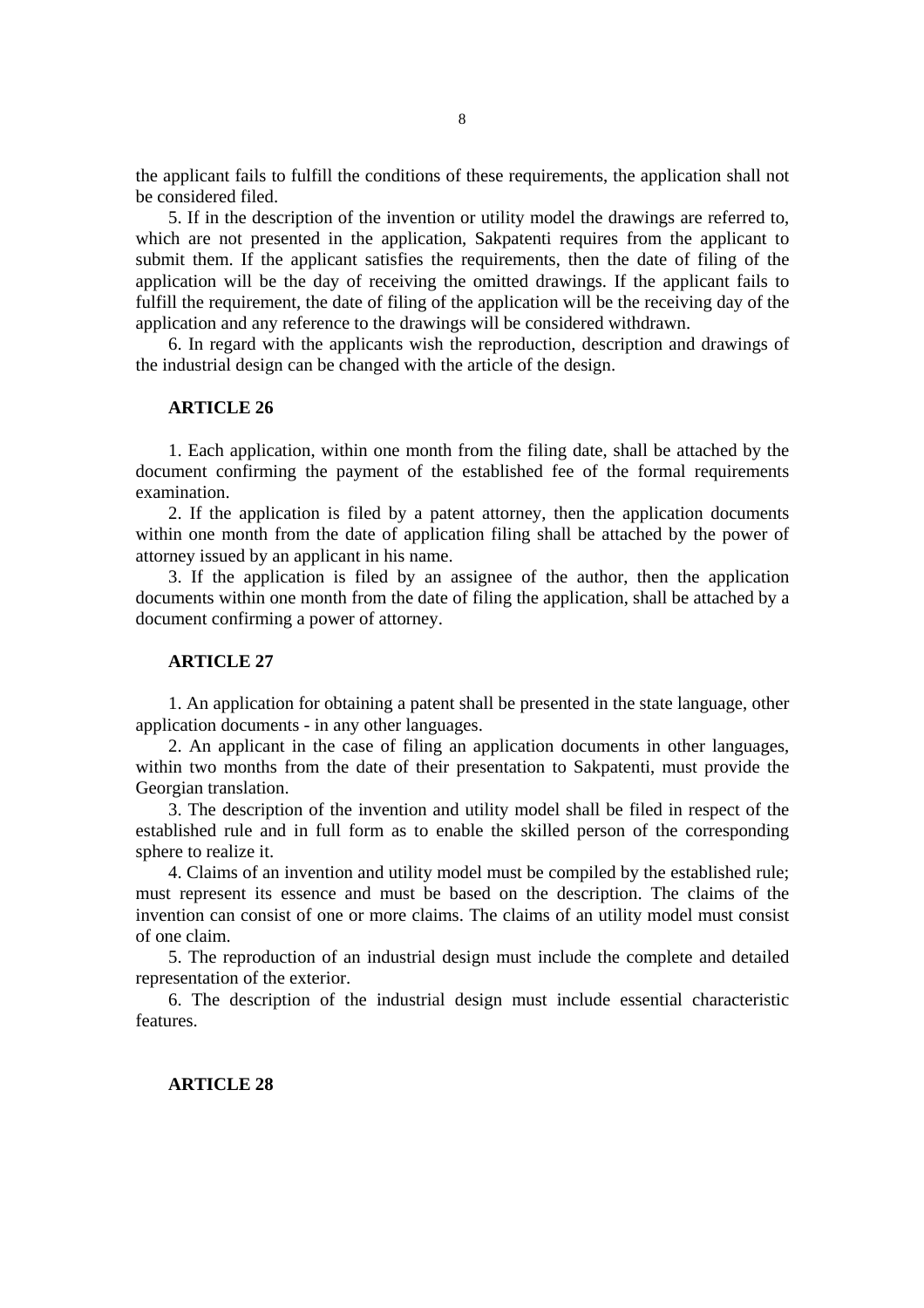1. An application shall be considered filed with Sakpatenti from the day of presenting the following application documents:

a) for the invention and utility model - an application of a prescribed form, description, claims and drawings, if they are necessary for explaining the essence of the invention and utility model;

b) for the industrial design - an application of a prescribed from, a reproduction of an industrial design.

2. In the case of application filing by mail an application shall be considered filed from the day the application documents were handed to the post-office of Georgia.

### **ARTICLE 29**

1. An application claiming a patent for an invention and utility model must concern to only one invention, or utility model, but may comprise a group of inventions united together under one inventive idea.

2. An application claiming a patent for an industrial design must relate to one industrial design, but may comprise one or several articles (options) a group (a set) of articles, if they are united by one artistic-constructive idea.

### **ARTICLE 30**

1. An applicant has the right:

a) to divide the pending application into component parts by filing a divisional application;

b) to change the description, claims and drawings of the pending application;

c) to convert the application for an invention to an application for a utility model and vice versa.

2. The subject of divisional application considered in the points "a" and "b" and amendments must be covered by the application filed earlier. Under this condition the date of earlier application is retained.

3. Filing of the divisional application, introduction of amendments and alteration of an application is permitted before taking a decision on granting a patent.

#### **ARTICLE 31**

1. An applicant, who wants to enjoy the priority right of the earlier application filed with the member State of Paris Convention on Protection of Industrial Property, is obliged to present within twelve months from the indicated date an application for an invention and utility model, and for an industrial design - within six months.

2. If the applicant for some reason fails to file the application with Sakpatenti claiming the conventional priority within the indicated term, the term can be extended but no longer than for two months.

3. The applicant, who wants to enjoy the Convention priority right, must indicate about it at filing the application with Sakpatenti or within two months term from filing date, and must attach the copy of first application, confirmed by a Patent Office of a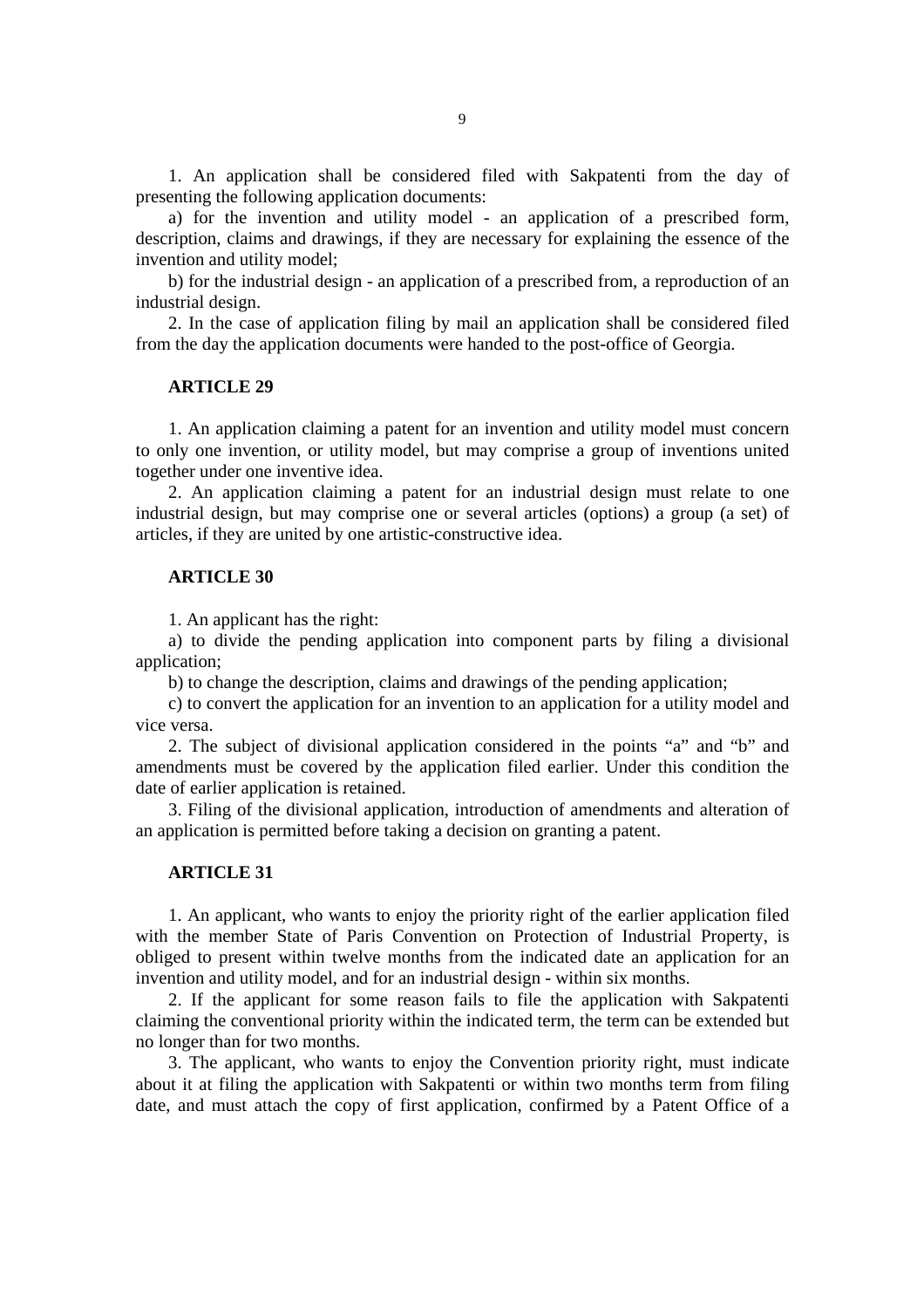corresponding country, or present it to Sakpatenti within no later than three months from the filing date.

4. The priority may be established:

a) by the date of presenting the additional documents, if the applicant has drawn them as an independent application and has presented to Sakpatenti during three months from the receipt of the notification saying that additional documents wouldn't be taken into consideration as they change the essence of the claimed object;

b) by the earlier application filing date with Sakpatenti by the same applicant, in which the essence of this invention, utility model, industrial design is disclosed, provided that the application, on the basis of which such priority is claimed, was filed within twelve months from the filing date of the earlier application for an invention, utility model, or industrial design within six months from the filing date of earlier application. Hereto, the earlier application is considered withdrawn;

d) on the basis of several applications filed earlier under the observance of the above mentioned conditions for each of them.

5. The priority shall not be stated by the filing date of the application, on the basis of which the earlier priority has already been claimed.

# **ARTICLE 32**

1. For the invention or utility model made in Georgia an applicant is obliged to file an application with Sakpatenti before presenting it to a Patent Office of a foreign country and inform of his intention to patent it abroad.

2. In the case, if Sakpatenti within six months does not notify an applicant about prohibition of patenting abroad, an applicant can file the application for the invention or utility model with a Patent Office of foreign country.

## **CHAPTER VI. PATENT EXAMINATION AND GRANTING OF PATENT**

#### **ARTICLE 33**

1. Sakpatenti conducts patent examination on basis of which takes the decision about granting a patent.

2. At examination Sakpatenti may demand from the applicant to present additional documents or make amendments in the application, without which it is impossible to continue the examination of the pending application.

## **ARTICLE 34**

Sakpatenti confirms the filing date of the application in the case of presenting the document confirming the payment of the fee for the examination as to form.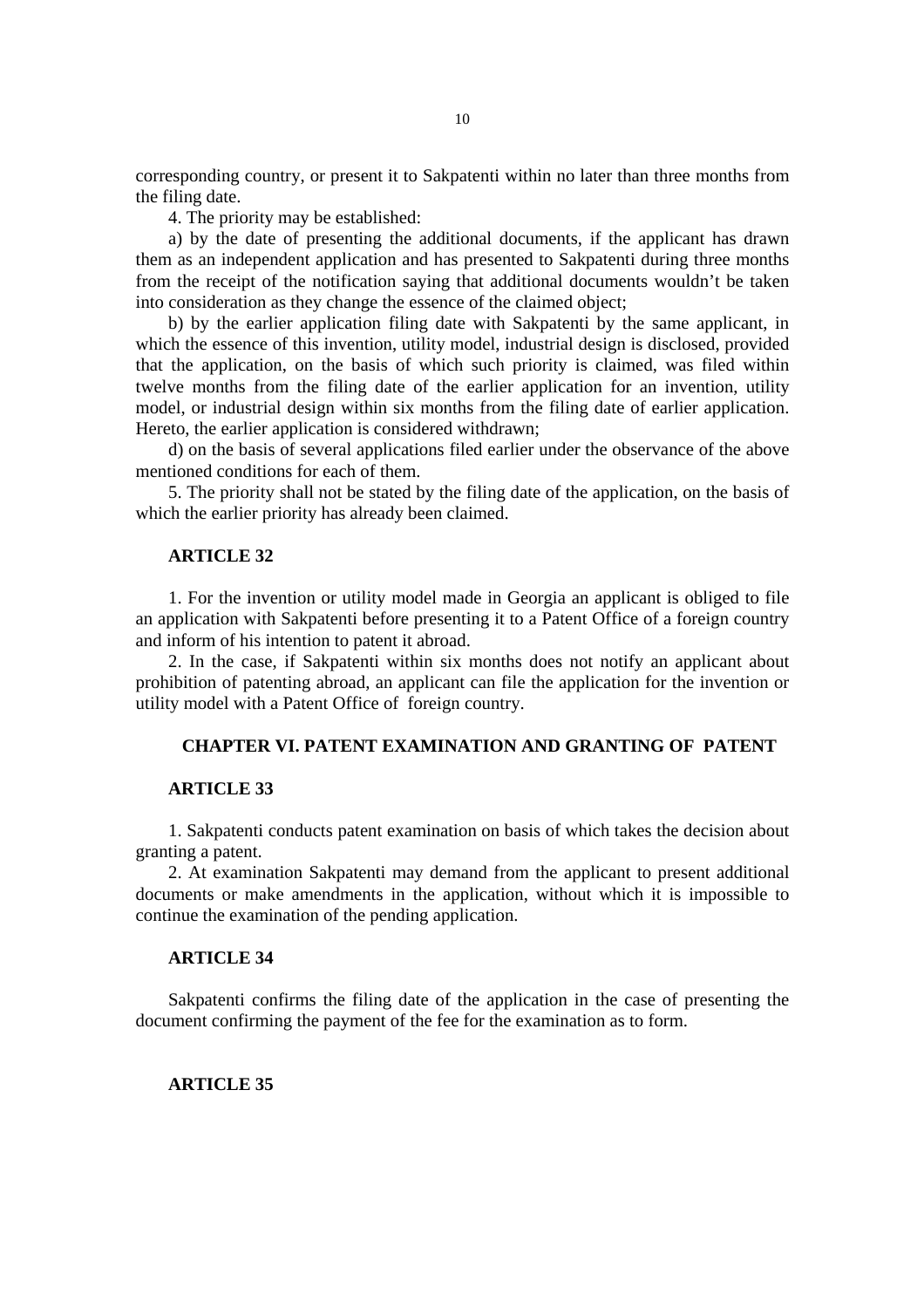1. The examination as to form takes place within two months from the confirmation of the application filing date.

2. The record-keeping on the application is terminated if it does not meet the requirements of formal examination.

# **ARTICLE 36**

1. If it is proved that the application for an invention meets the examination as to form, then Sakpatenti conducts the search to determine the state of the art for the invention described in the application, on basis of which conducts the examination on novelty and makes a documentary conclusion.

2. Sakpatenti provides for the search within six month in the case of payment of the established fee.

3. The application for the invention which the applicant has not paid the established fee, shall be regarded as application for the utility model.

#### **ARTICLE 37**

1. Sakpatenti sends a documentary conclusion about state of the art. An applicant within two months from the receipt of the conclusion and present a new wording of invention claims, which must not exceed the essential scope of the patent description, or can send a written response.

2. If within two months from the receipt of a documentary conclusion an applicant has not presented amendments or well-grounded response, Sakpatenti takes a preliminary decision about granting the patent for an invention.

# **ARTICLE 38**

1. In the case of payment of the established fee under the rule and on the basis of a preliminary decision for granting a patent for an invention, Sakpatenti publishes the data in the Official Bulletin of the Industrial Property of Georgia and exhibits application documents.

2. Within three months from the date of data publication in the Official Bulletin the interested person in the case of payment of the fixed fee under the set rule can furnish the motivated protest on granting of the patent, which may reject the criteria of patentability.

3. Sakpatenti within this term sends the documents furnished by the third party to the applicant, who can within two months present Sakpatenti a written response or amend the claims.

4. If the applicant does not furnish to Sakpatenti within this term a well-grounded response, or demand on introduction of corrections in the application, Sakpatenti takes a respective decision on granting the patent.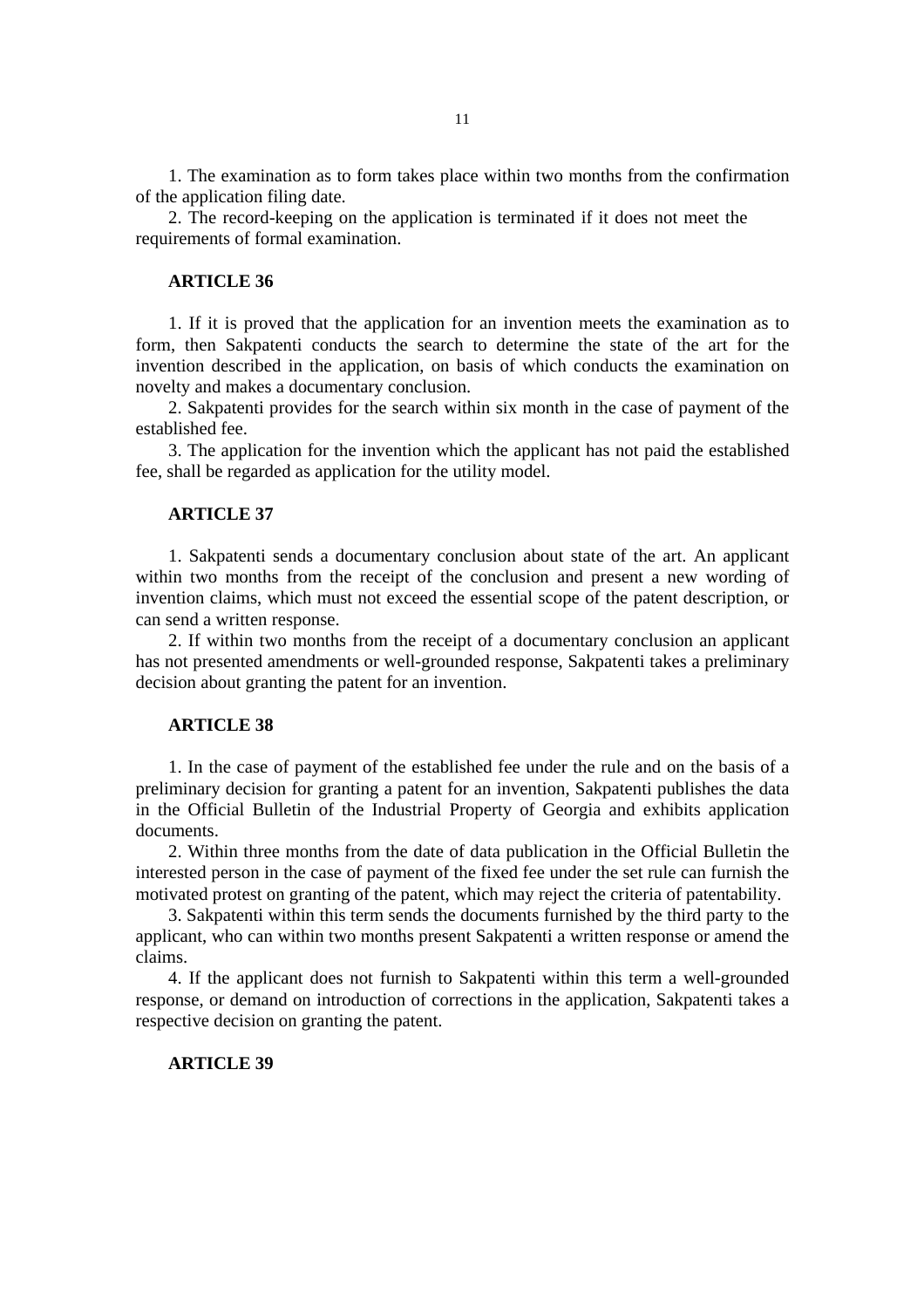On the basis of the decision of granting a patent for the invention Sakpatenti, in the case of payment of established fee by set rule, shall publish the data in the Official Bulletin.

#### **ARTICLE 40**

If it is proved, that the application for a utility model meets the examination as to form, then the examination as to the novelty is carried out within a month by considering the registered applications and patents granted by Sakpatenti. Whereas, the examination as to the novelty is conducted during one month.

## **ARTICLE 41**

If it is proved, that an application of utility model satisfies the requirements of the examination as to the novelty, then Sakpatenti takes a decision on granting a patent for utility model.

#### **ARTICLE 42**

On the basis of a decision on granting a patent for utility model, Sakpatenti in the case of payment of established fee by set rule, publishes data and description in the Official Bulletin.

## **ARTICLE 43**

If it is proved, that an application for an industrial design satisfies the examination as to form, then Sakpatenti takes a decision on granting the patent.

#### **ARTICLE 44**

On the basis of a decision on granting a patent for an industrial design Sakpatenti in the case of payment of the established fee by set rule, shall publish the data in the Official Bulletin.

### **ARTICLE 45**

1. After publication of the data on granting of a patent Sakpatenti registers an invention, utility model or industrial design in State Register of Industrial Property and issues patent in case of payment of the fixed fee set by the rule.

2. Sakpatenti establishes the form of the patent and the data to be recorded in the State Register.

3. Any person has the right to familiarize himself with the State Register in respect to the established rule.

4. In order to maintain the patent valid annual fees defined by set rule are to be paid.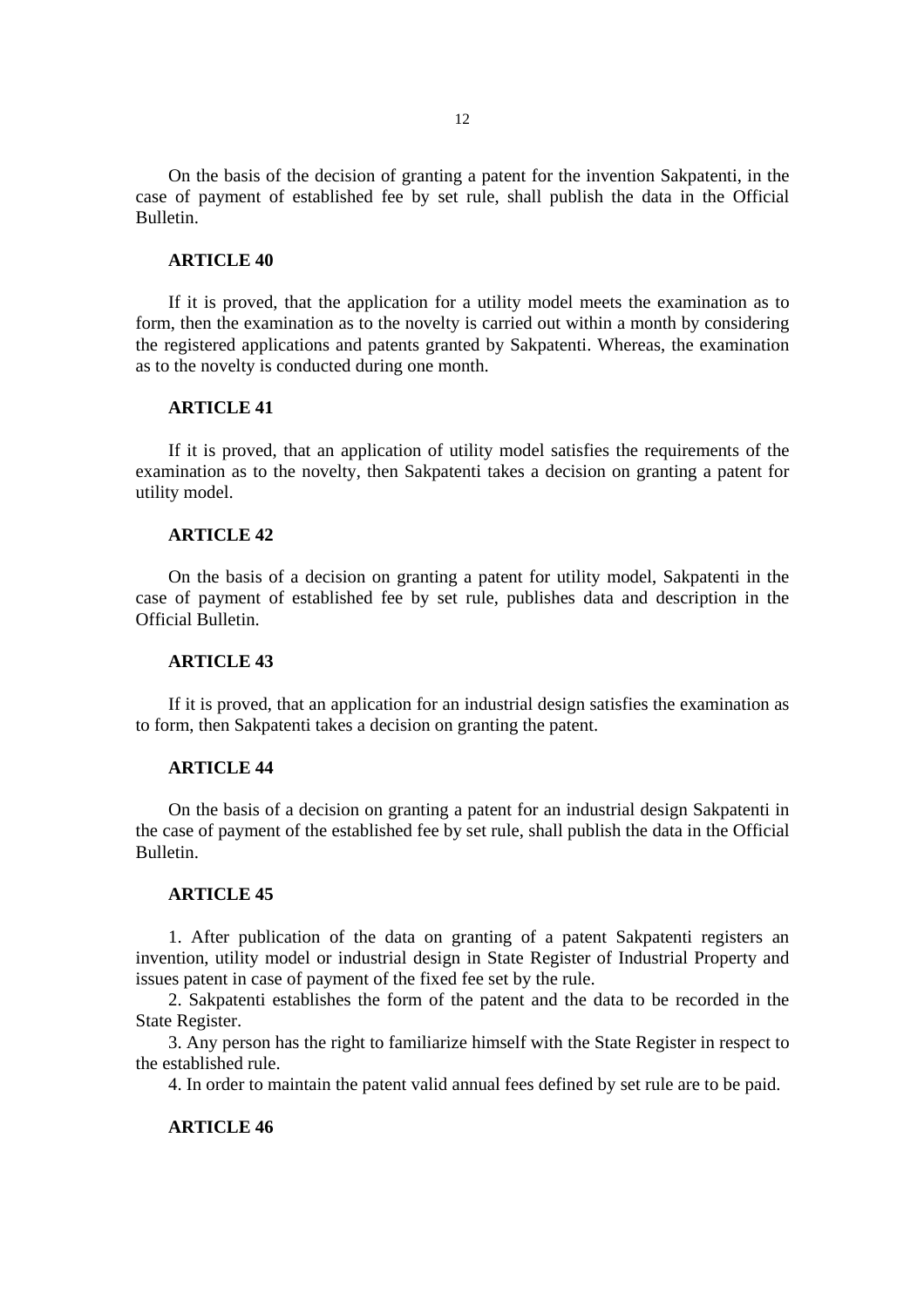1. Sakpatenti takes a negative decision on granting of a patent for the entire invention and utility model, or for its part, if the application:

a) relates to such subjects, which according to Article 17 are not regarded as an invention and utility model;

b) relates to an invention and utility model on which according to Article 18 the patent is not granted;

c) does not satisfy the criteria of patentability requirements as to the novelty;

d) includes claims which does not correspond to the description;

e) by its description and claims does not provide for conducting the search considered by Article 36;

f) includes claims of an invention presented by one independent claim, in which more than one invention is described and has not been divided by the request of Sakpatenti or by the initiative of the applicant;

g) refers to the application separated from the primary description of the invention, the essence of which is out of the scope of such description.

2. If the negative decision refers only to the part of the application, then the corresponding claim of the claims shall be withdrawn.

## **ARTICLE 47**

Sakpatenti takes a negative decision on granting a patent for an industrial design, if the application concerns such a design for which according to Article 18 the patent is not granted.

#### **ARTICLE 48**

Record-keeping on the application is terminated, if the fees defined by set rule has not been paid.

### **ARTICLE 49**

The applicant has a right to recall his application before its publication.

#### **ARTICLE 50**

1. The applicant has the right to extend procedure terms under established rule.

2. The applicant has a right in the case of violation of procedure terms by him, to demand the restoration of these terms from Sakpatenti in respect to the established rule.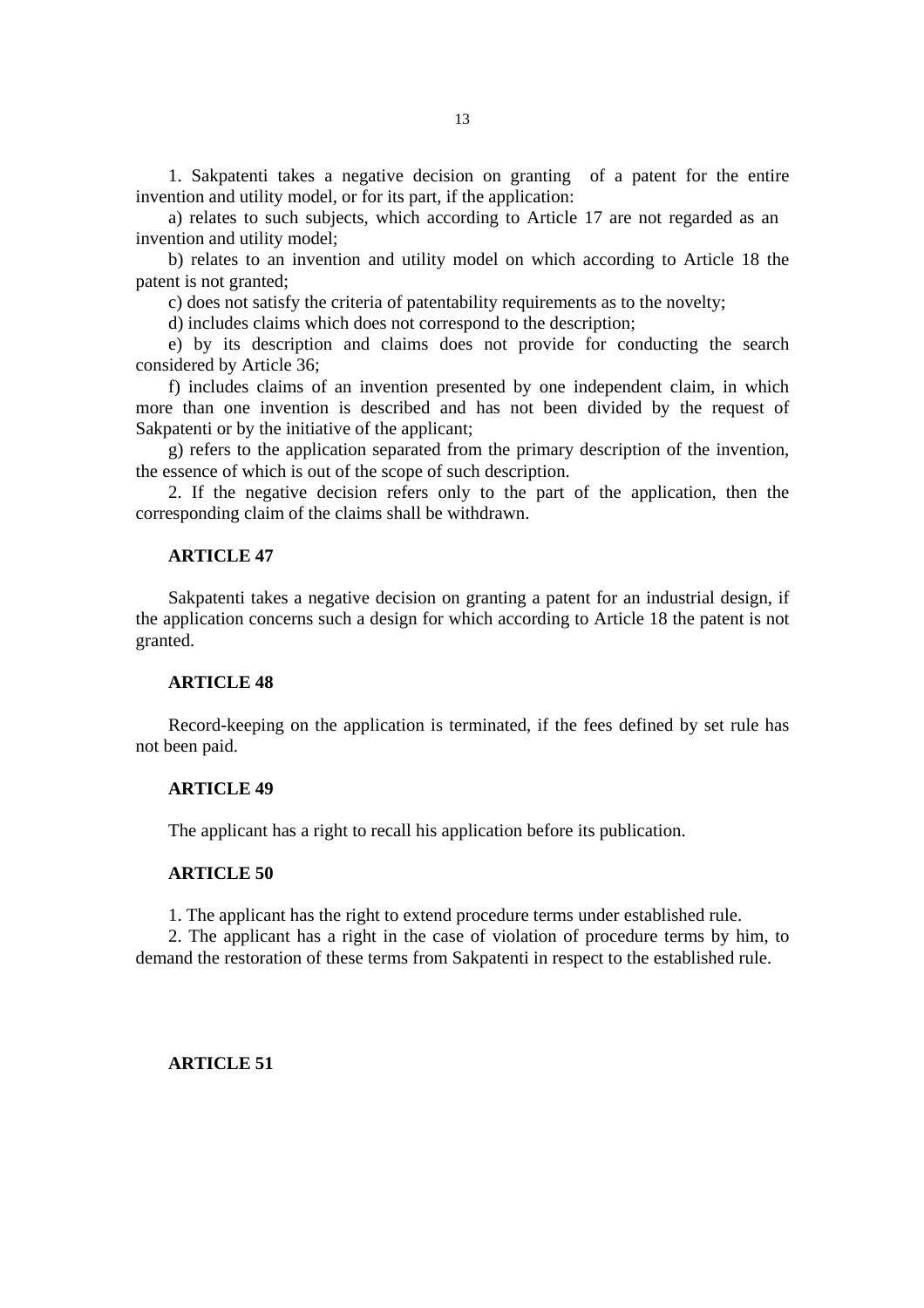1. For examination as to form of the patent application, granting a patent and its maintenance and for other activities having the legal importance, the established fees must be paid. The quantity, term of payment and its return is defined by established rule.

2. The fees are revised periodically by Sakpatenti in respect to the corresponding international norms, inflation and their change is conducted as to the rules laid down by this Law.

## **CHAPTER VII. LIMITS FOR THE USE OF THE PATENT RIGHTS**

## **ARTICLE 52**

1. The patent owner has the exclusive right to the use of an invention, utility model, industrial design at his own disposal, to produce goods protected by patent, put the object into economic circulation, gain profit by its exploitation.

2. The patent owner deals with an invention, utility model, industrial design at his own disposal. He can sell or through other way assign the patent, issue license according to the established rule.

## **ARTICLE 53**

If the exclusive right of the patent owner covers the patent, the subject of which is a method for obtaining a new product, then until proving the contrary similar product made by another party will be deemed as obtained by this method.

### **ARTICLE 54**

If patent owners are several persons then:

- assignment of the patent or granting the license is allowed only at consent of all the patent owners

The patent owner has the right to use the subject protected by patent in his own enterprise without consent of other patent owners.

#### **ARTICLE 55**

From the day of publishing of the application for granting of the patent the applicant is entitled conditionally to the rights, which would be granted to him by the patent.

### **ARTICLE 56**

Proceeded from the patent, under the infringement of the exclusive right shall not be considered:

a) putting of the product in the civil circulation by the patent owner or with his consent;

b) the use of an invention, utility model and industrial design under private rule for personal benefit, where such action is not taken for commercial purposes;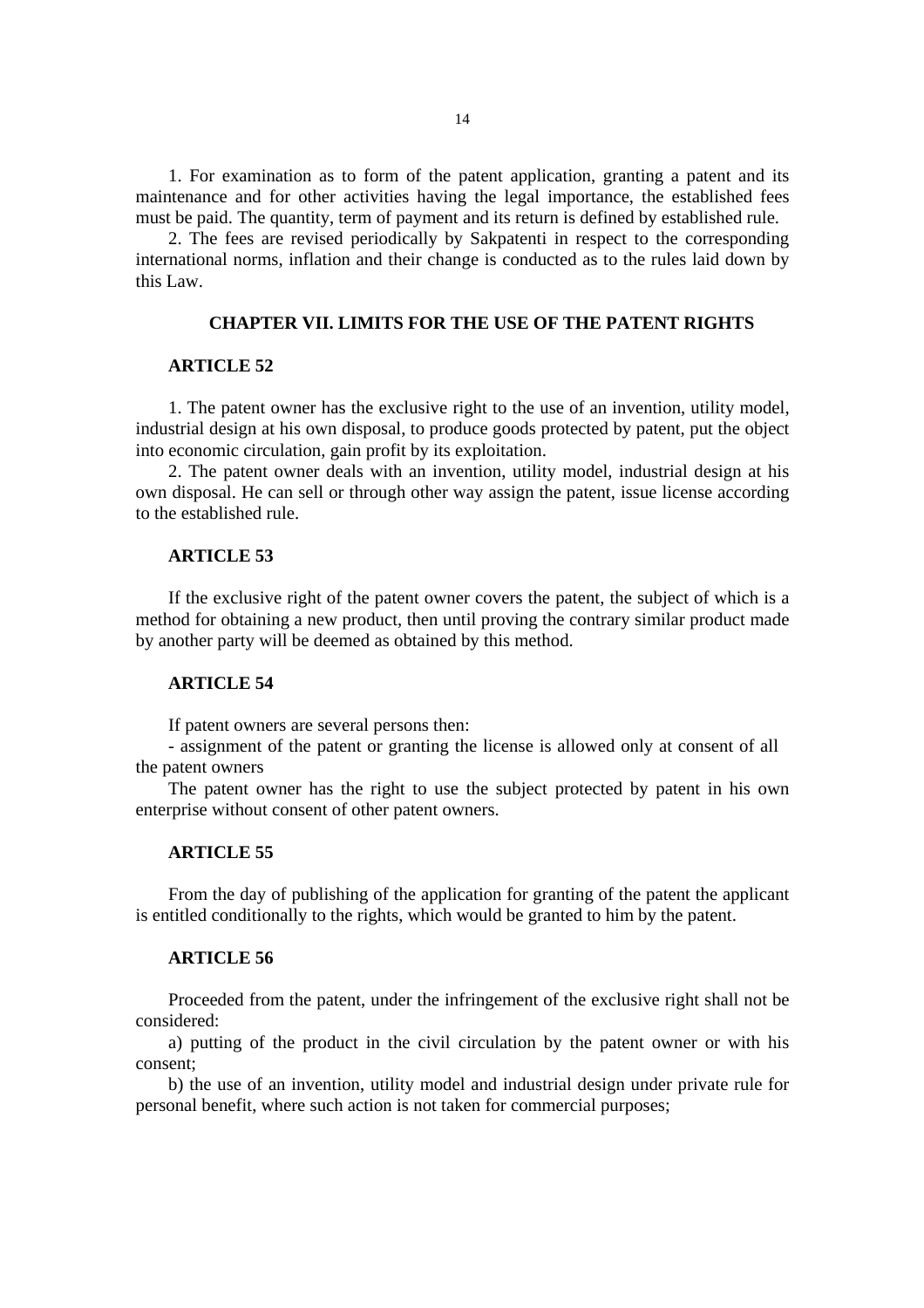c) the use of an invention, utility model and industrial design on vehicle of any country, at their temporary or casual presence within the territory of Georgia, if the similar advantages are guaranteed by the corresponding country for Georgia as well. In this case, an invention, utility model and industrial design shall be applied only to marine, air and land transport facilities of similar type and not for production purposes;

d) the use of an invention, utility model and industrial design at natural calamity, catastrophe, epidemic and other emergency situations.

## **ARTICLE 57**

If any person before the date of filing the application for an invention, utility model and industrial design or before the filing date of the first application, which is the basis to claim the priority established by the Paris Convention, used an invention, utility model and industrial design in good faith, or carried out preparatory works for its utilization, he has the right to use it individually irrespective of patent validity (the right of prior use).

#### **ARTICLE 58**

Non-payment of the annual fee by the patent owner causes the termination of the patent validity term.

#### **ARTICLE 59**

1. If the patent owner has not paid annual fee for some valid reasons, he has the right to apply to Sakpatenti for reinstatement of the patent validity.

2. The petition is drawn within six months from the date of expiration of the preferential period and the decision of reinstatement shall be recorded in patent register.

#### **ARTICLE 60**

In the case of taking a favorable decision on patent validity reinstatement, the patent shall be considered reinstated within three months from the date the mentioned decision is taken and annual fee and additional fees are paid.

### **ARTICLE 61**

Any person, who from the date of patent validity termination until its reinstatement within the territory of Georgia has utilized in good faith or conducted preparations for exploitation of an invention, utility model and industrial design, which is the subject of patent, has the right to continue its usage for business. Assignment of the right is possible only together with the enterprise (right to the further exploitation).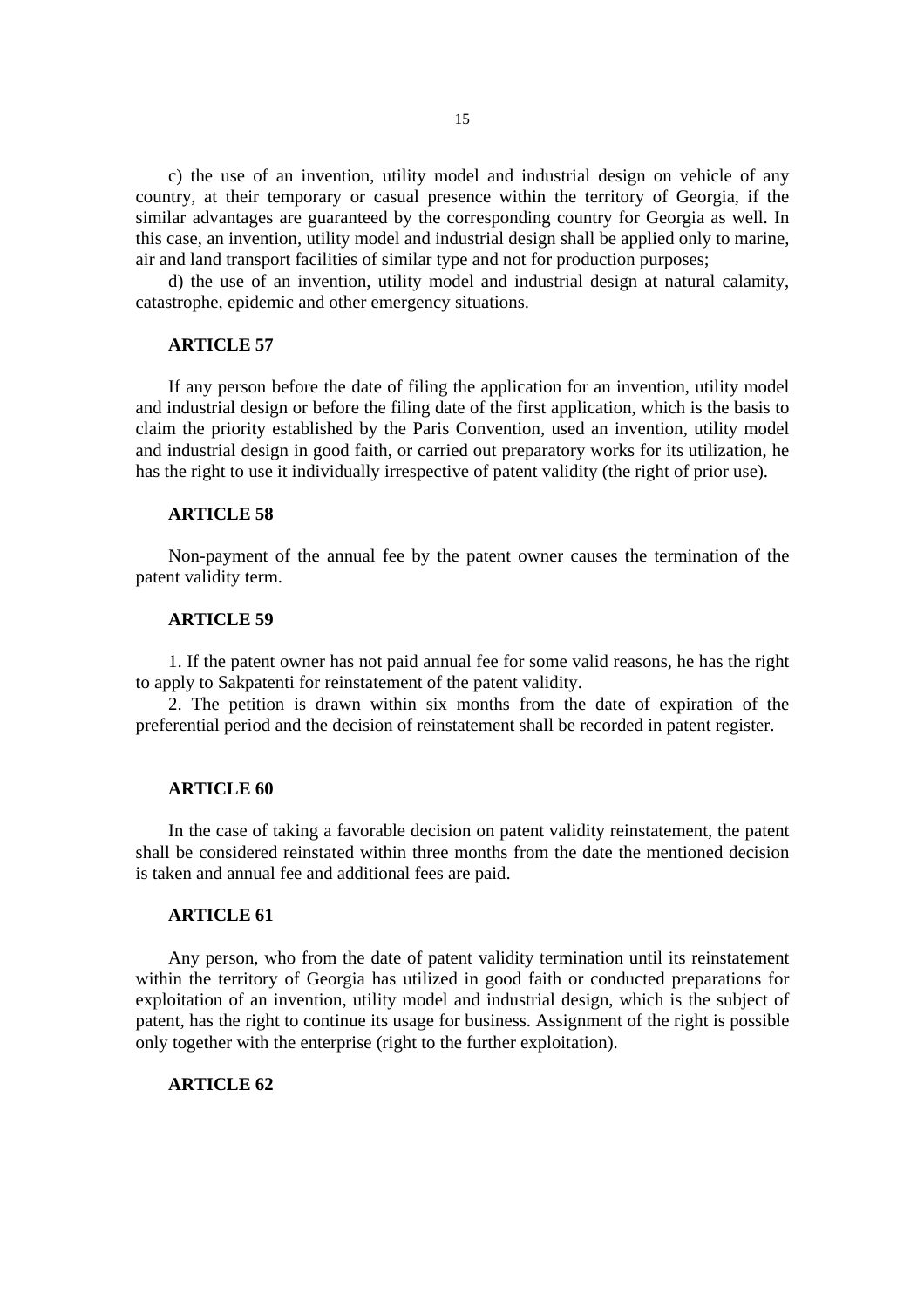The patent shall be considered invalid in the case of submitting at Sakpatenti by the patent owner a written refusal application on patent.

### **ARTICLE 63**

1. A patent shall be considered invalid if the following is ascertained:

a) the subject of patent is not patentable;

b) the patent does not describe an invention, utility model and industrial design completely as to make its utilization possible;

c) the subject of a patent relates to such objects on which under this Law patent is not granted;

d) the subject of patent is beyond the scope of the contents, in respect of which the priority was established, or the patent is granted on the basis of a division application and its subject is beyond the scope of the contents of the earlier application;

e) if the patent owner had no right to the patent in accordance with Articles 21 or 22 of the Law.

2. Non-use of the invention protected by the importation patent by a patent owner within the territory of Georgia during three years from the date of patent issuance causes the cancellation of the importation patent.

### **ARTICLE 64**

Complete or partial nullity of a patent has retroactive force from the date of filing an application for a patent.

# **CHAPTER VIII. LICENSE FOR THE USE OF AN INVENTION, UTILITY MODEL AND INDUSTRIAL DESIGN**

## **ARTICLE 65**

1. The patent owner (licenser) or his assignee has the right to grant a voluntary (contractual), or license to another party (licensee).

2. The voluntary license can be simple, exclusive.

3. The simple license retains all the rights proceeded from the patent to a licenser.

4. The granting of exclusive license deprives a licenser of the right to issue other licenses under similar conditions.

## **ARTICLE 66**

1. The patent owner or his successor in title has the right to announce an open licensing regime and request Sakpatenti to enter the corresponding record in the register, if for the patent on which open licensing is announced has not been issued the exclusive license.

2. Open license can be only simple.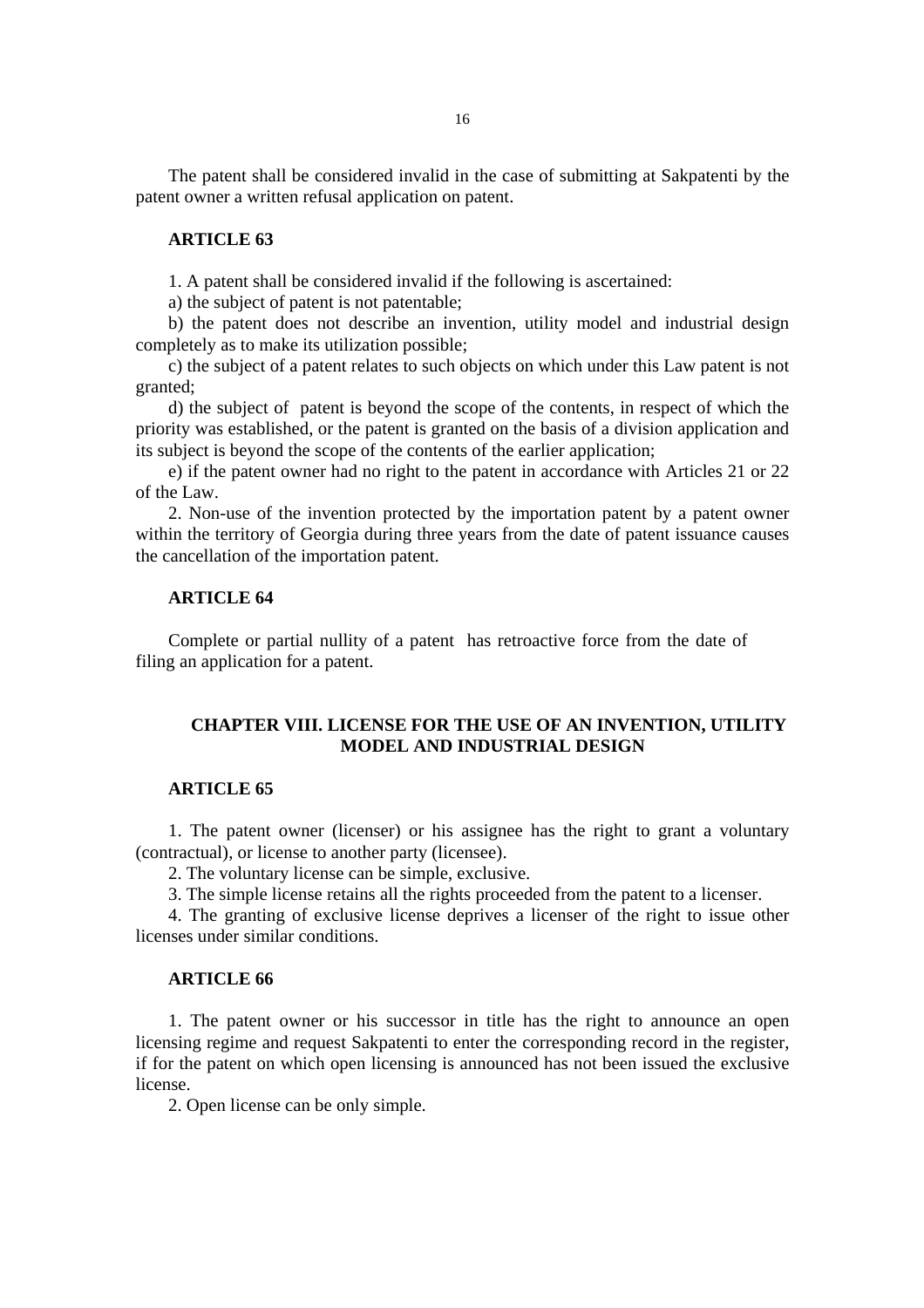3. In the case of open licensing regime announcement the amount of a patent fee is reduced two times.

4. The patent owner can apply to Sakpatenti for cancellation of an open licensing regime at any time. If the licensing agreement has not been concluded, or it is no longer valid, or each of the license holders give their consent, then Sakpatenti satisfies the mentioned request.

### **ARTICLE 67**

1. The compulsory or official license can be granted for an invention, utility model and industrial design. The compulsory and official license is granted under the decision of the Compulsory Licensing Committee at the Ministry of Economy.

2. The compulsory license may be only simple. It is granted at the request of any party after four years from the date a patent was granted.

3. The compulsory license can be claimed if within the above mentioned term an invention, utility model has been used within the territory of Georgia, or whether they have been used insufficiently, also if their usage is impossible without infringing the earlier patent.

4. The compulsory license can be issued only in the case, if prior to this the interested party tried to obtain the permission from the patent owner or his assignee on basis of reasonable conditions and term, but his efforts have not been successful.

5. The official license is a kind of compulsory license and is granted only in case of demand from the State Bodies, if it proves the necessity of a patent use for the national defense, humane health protection, or the economic interests of the country. An official license is granted before expiration of the four years period stated in the second paragraph of this Article.

6. The granting of the official license at the request of a patent owner can be postponed, under the condition that the patent owner shall take the responsibility to satisfy government and public requirements by his own production.

7. The use of a patent on the basis of the official license can be conducted both by the State and the private person, which shall be named by the competent body demanding a license or court.

8. The decision on granting of the compulsory or official license sets spheres of its application, validity term, rights and duties of a licenser and licensee and the amount of remuneration.

#### **ARTICLE 68**

1. All types of licenses shall be legalized in a form of written agreement and be registered at Sakpatenti. The agreement shall be registered within no later than two months from the date of its conclusion.

2. The substantial changes in the license, if there is a wish of the parties, can be registered at Sakpatenti regarding the established rule not later than in a month after the amendments are made.

3. The data granted license and amendments are published in the Official Bulletin.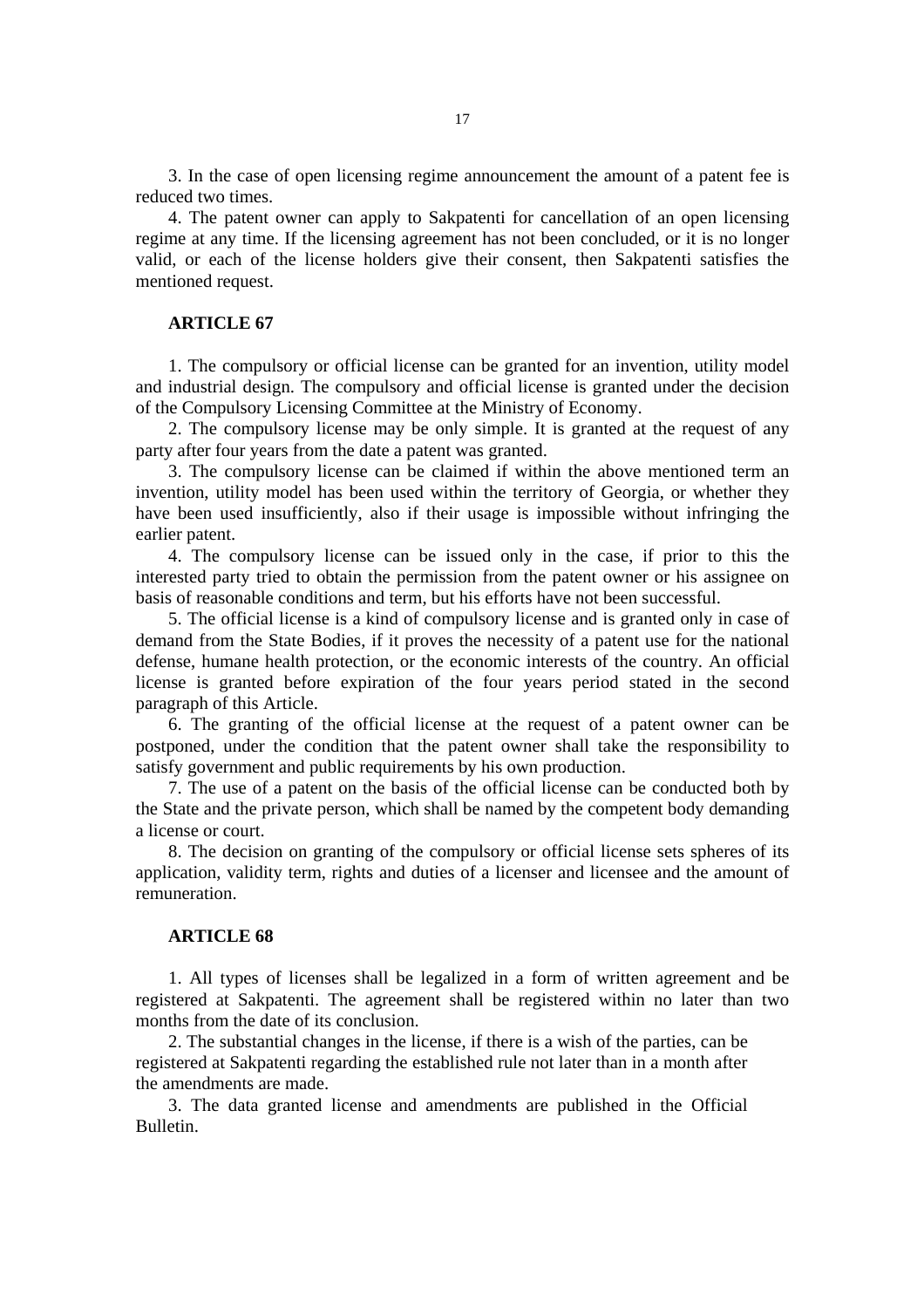## **CHAPTER IX. ADVANTAGES AND PRIVILEGES OF INVENTORS**

#### **ARTICLE 69**

1. The author of an invention, on any stage of the pending application is entitled to give the invention his name or a special title.

2. On the basis of the petition of the Society of Inventors and Rationalizers an applicant may be exempted from payment of the fees, with the exception of annual fees paid for patent maintenance.

## **ARTICLE 70**

Other advantages and privileges for authors of inventions are regulated by legislation of Georgia, which is in force.

## **CHAPTER X. PATENT ATTORNEY**

# **ARTICLE 71**

1. A person, who does not have a permanent residence in the territory of Georgia, or a foreign legal entity, or his representative conducts relations with Sakpatenti through a patent attorney registered at the Office.

2. The competence of the patent attorney is confirmed by power of attorney issued by the applicant.

### **ARTICLE 72**

The requirements to a patent attorney, conditions for his attestation and registration are determined by the Statute on Patent Attorneys.

## **ARTICLE 73**

Data of patent attorneys are recorded in the State Register of Patent Attorneys by Sakpatenti. Any person has the right to familiarize himself with the Register.

### **CHAPTER XI. PATENT LITIGATIONS AND SANCTIONS**

### **ARTICLE 74**

An applicant or an interested party, within the period of three months from the date of taking the decision by Sakpatenti has the right to oppose the patent examination decision at Sakpatenti Chamber of Appeals.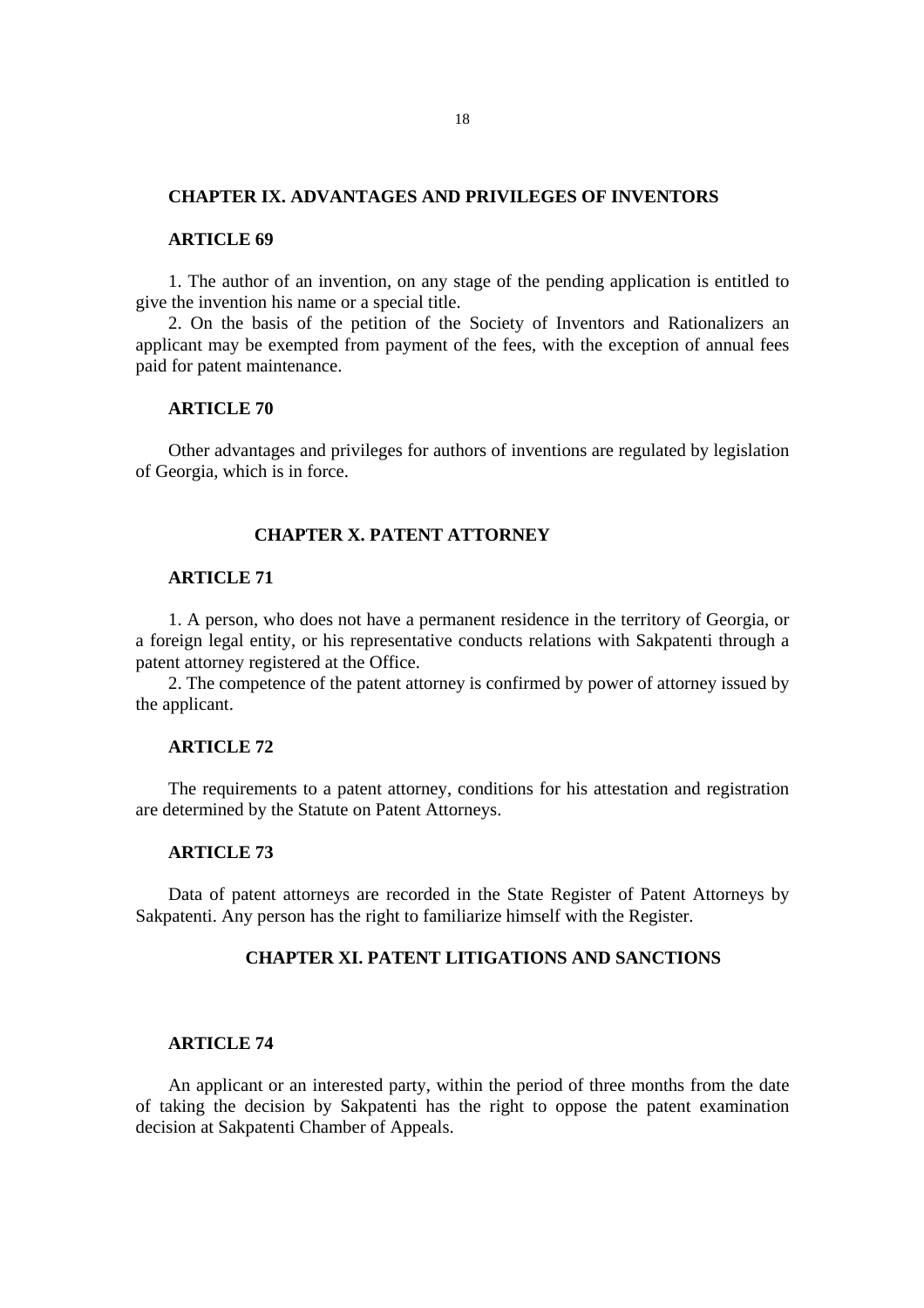### **ARTICLE 75**

1. The appeal about the infringement of the rights proceeded from a patent can be drawn by a patent owner.

2. The holder of the exclusive license has the right to appeal against the infringement of the rights proceeded from the patent, if a patent owner himself, during the reasonable time from receipt of the notification on infringement does not present an appeal to the Court.

# **ARTICLE 76**

Production, utilization, or including it in civil circulation or other use of a patented invention, utility model and industrial design without the permission of a patent owner or exposure of its essence on purpose (with the exception of the author) prior to publication of the data of an invention, utility model, industrial design by Sakpatenti, disclosure of secret invention, utility model, or appropriation of an authorship shall result in responsibility in respect to the legislation in force.

# **ARTICLE 77**

The party under the jurisdiction of Georgia, who without a permission files an application abroad, shall carry the responsibility in respect to civil or criminal law in force.

# **CHAPTER XII. INTERNATIONAL APPLICATION**

## **ARTICLE 78**

1. These rules shall apply to those applications, which are filed with Sakpatenti in accordance to the Patent Cooperation Treaty (PCT) signed at Washington on June 19, 1970.

2. Reference to the PCT in this Law complies with the Regulations, Procedure Regulations and Administrative Regulations under PCT.

3. Sakpatenti deals with the international application in respect with this Law and other legislative acts and regulations.

4. Where PCT Regulations are in breech with the present Law, as well as with other legislative acts and regulations, PCT Regulations shall prevail.

## **ARTICLE 79**

1. The international application, on which for obtaining of a national patent for an invention, or utility model is indicated Georgia, is equal to the application filed with Sakpatenti and the international application shall be regarded as a national application.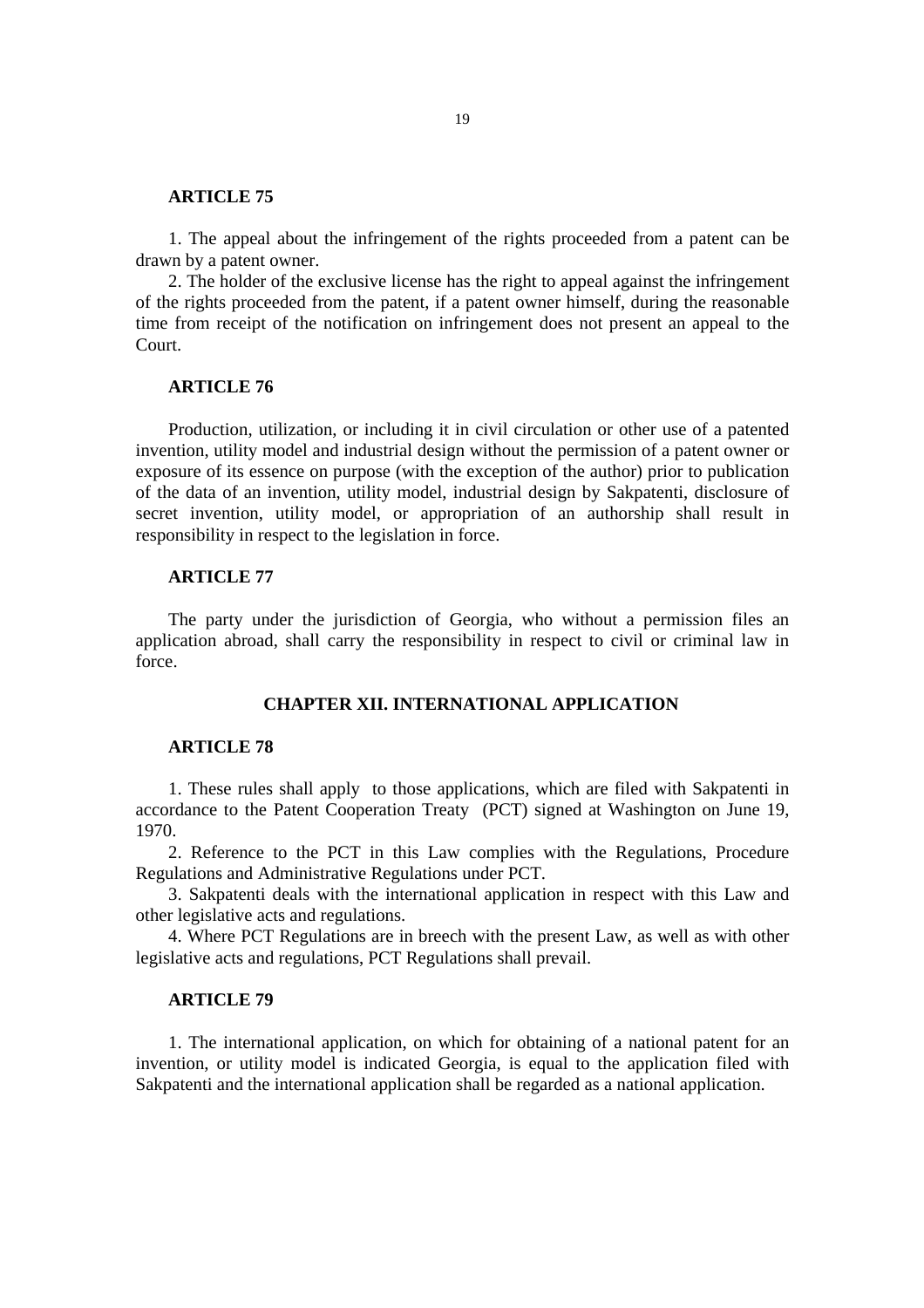2. The international application with the indication of Georgia and which has been published in respect with the Article 21 of PCT, has equal rights provided by the Article 38 of this Law.

#### **ARTICLE 80**

1. For the persons, who are not the citizens of Georgia, or have no domicile in Georgia, Sakpatenti acts as a "receiving office" for international applications.

2. With Sakpatenti as a "receiving office" the international application shall be filed in English or Russian language. Whereas, the postage fee for sending it to the authorized international organizations or offices shall be paid to Sakpatenti within a month from the filing date of the international application.

## **ARTICLE 81**

1. Sakpatenti acts as "designated office" regarding those international applications in which Georgia is indicated for obtaining a national patent for an invention or utility model.

2. Sakpatenti acts as an "elected office" regarding those international applications in which Georgia is indicated for obtaining a national patent for an invention or utility model, if the inventor selects Georgia under the provisions of Chapter II of PCT.

# **CHAPTER XIII. TRANSITIONAL PROVISIONS**

#### **ARTICLE 82**

For the applications, which are pending for the moment of entering in force of this Law, record-keeping as well as granting a patent must be conducted in respect to the Statutes "On Inventions" and "On Industrial Designs" approved by the decisions of Cabinet of Ministers of Georgia No 302 on March 16, 1992 and No 303 on March 15, 1992.

#### **ARTICLE 83**

Before this Law comes into force for the applications filed with Sakpatenti the amount of fees and rules for their payment for patent examination proceedings, for granting a patent for invention and utility model and during first two years for maintenance, and for granting a patent for an industrial design and during first five years for maintenance are laid down by the Regulations for "Fees on Patenting Inventions", "Fees on Patenting Utility Models" and "Fees on Patenting Industrial Designs" approved by the decision of Government of Georgia No 664 June 23, 1992.

## **CHAPTER XIV. CONCLUSIVE PROVISIONS**